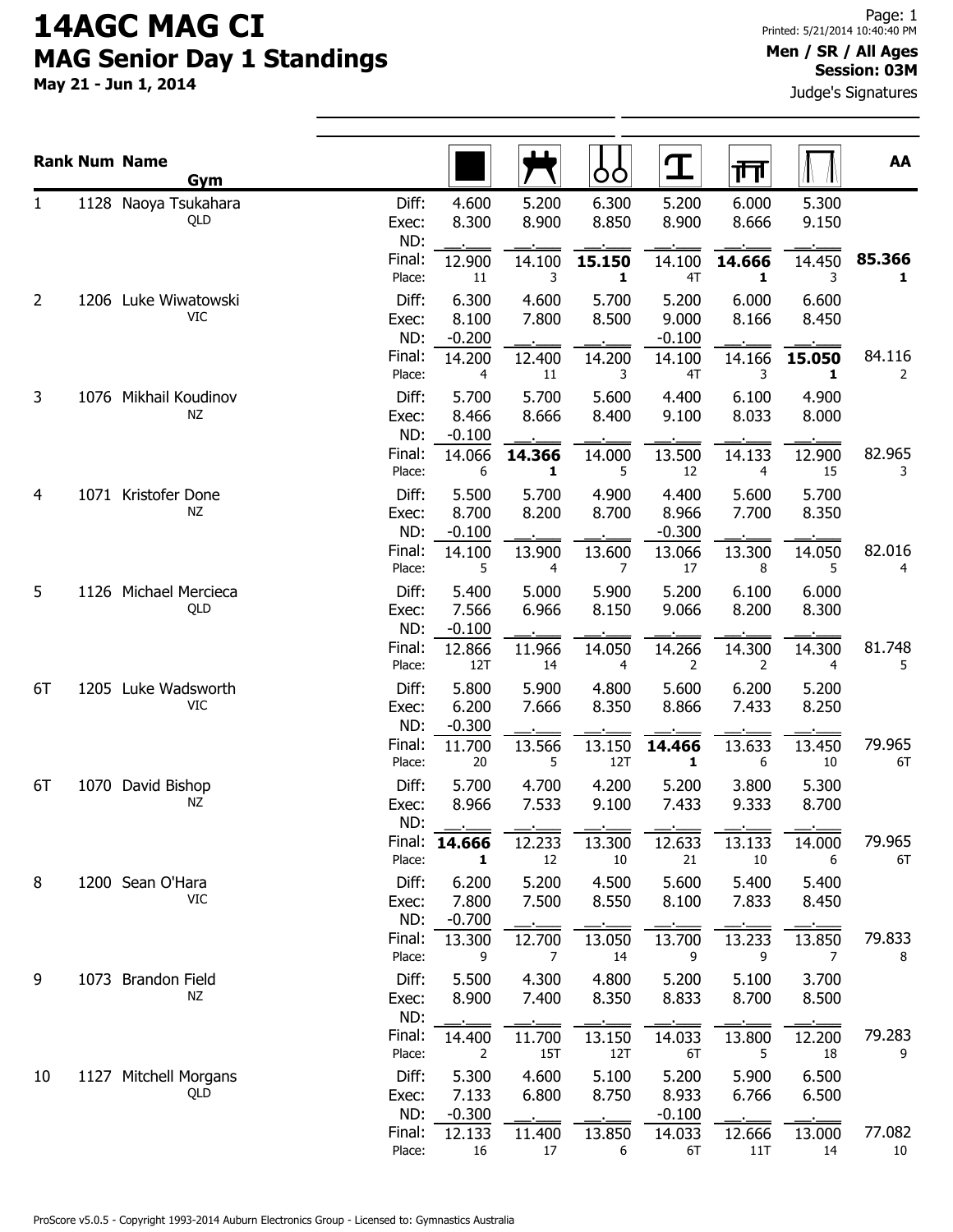## 14AGC MAG CI MAG Senior Day 1 Standings

May 21 - Jun 1, 2014

|    | <b>Rank Num Name</b><br>Gym      |                                 |                                      |                          | OO                       | $\mathbf T$                | गि                         |                          | AA           |
|----|----------------------------------|---------------------------------|--------------------------------------|--------------------------|--------------------------|----------------------------|----------------------------|--------------------------|--------------|
| 11 | 1203 Jack Rickards<br><b>VIC</b> | Diff:<br>Exec:<br>ND:<br>Final: | 5.600<br>6.300<br>$-0.400$<br>11.500 | 5.700<br>7.733<br>13.433 | 4.200<br>8.400<br>12.600 | 4.400<br>9.066<br>13.466   | 5.200<br>6.933<br>12.133   | 5.200<br>7.650<br>12.850 | 75.982       |
| 12 | 1072 Kyleab Ellis<br>ΝZ          | Place:<br>Diff:<br>Exec:<br>ND: | 21<br>5.300<br>8.300                 | 6<br>4.300<br>7.000      | 17                       | 13<br>5.200<br>8.966       | 15<br>4.100<br>9.233       | 16<br>5.000<br>8.250     | 11           |
|    |                                  | Final:<br>Place:                | 13.600<br>8                          | 11.300<br>18             | $23*$                    | 14.166<br>3                | 13.333<br>7                | 13.250<br>12             | 65.649<br>12 |
| 13 | 1077 Reid Mcgowan<br>ΝZ          | Diff:<br>Exec:<br>ND:           |                                      | 5.400<br>8.766           | 4.700<br>8.750           | 2.800<br>8.966<br>$-0.100$ | 5.400<br>6.233             | 4.300<br>9.350           |              |
|    |                                  | Final:<br>Place:                | $22*$                                | 14.166<br>2              | 13.450<br>9              | 11.666<br>24               | 11.633<br>18               | 13.650<br>9              | 64.565<br>13 |
| 14 | 1123 Mitchell Jones<br>QLD       | Diff:<br>Exec:<br>ND:           | 5.200<br>7.033                       | 5.200<br>6.500           | 5.700<br>7.550           | 4.400<br>8.900             | 5.300<br>6.433             |                          |              |
|    |                                  | Final:<br>Place:                | 12.233<br>15                         | 11.700<br>15T            | 13.250<br>11             | 13.300<br>14T              | 11.733<br>17               | $19*$                    | 62.216<br>14 |
| 15 | 1074 Leo Golder<br>NZ            | Diff:<br>Exec:<br>ND:           | 4.700<br>8.133                       |                          | 3.500<br>7.500           | 4.400<br>7.866             | 4.100<br>7.733             | 4.300<br>9.400           |              |
|    |                                  | Final:<br>Place:                | 12.833<br>14                         | $21^{\ast}$              | 11.000<br>21             | 12.266<br>23               | 11.833<br>16               | 13.700<br>8              | 61.632<br>15 |
| 16 | 1198 Jayden Bull<br>VIC          | Diff:<br>Exec:<br>ND:           | 5.700<br>8.633                       |                          |                          | 4.800<br>9.100<br>$-0.300$ | 5.500<br>6.966             | 6.700<br>7.950           |              |
|    |                                  | Final:<br>Place:                | 14.333<br>3                          | $21*$                    | $23*$                    | 13.600<br>10               | 12.466<br>13               | 14.650<br>$\overline{2}$ | 55.049<br>16 |
| 17 | 1202 Kent Pieterse<br>VIC        | Diff:<br>Exec:<br>ND:           | 6.300<br>6.966<br>$-0.300$           |                          | 5.400<br>7.550           | 5.600<br>8.200             |                            | 5.400<br>7.300           |              |
|    |                                  | Final:<br>Place:                | 12.966<br>$10\,$                     | $21*$                    | 12.950<br>16             | 13.800<br>8                | $21*$                      | 12.700<br>$17\,$         | 52.416<br>17 |
| 18 | 1226 Maximilian Woloszyn<br>WA   | Diff:<br>Exec:<br>ND:           |                                      | 4.900<br>7.100           | 4.800<br>7.750           |                            | 5.200<br>7.466             | 5.200<br>8.150           |              |
|    |                                  | Final:<br>Place:                | $22*$                                | 12.000<br>13             | 12.550<br>18             | $25*$                      | 12.666<br>11T              | 13.350<br>$11\,$         | 50.566<br>18 |
| 19 | 1079 Callum Phillips<br>ΝZ       | Diff:<br>Exec:<br>ND:           | 5.100<br>8.866<br>$-0.100$           | 4.800<br>7.766           |                          | 4.400<br>8.700<br>$-0.100$ | 4.700<br>6.700<br>$-0.300$ |                          |              |
|    |                                  | Final:<br>Place:                | 13.866<br>7                          | 12.566<br>8T             | $23*$                    | 13.000<br>19T              | 11.100<br>20               | $19*$                    | 50.532<br>19 |
| 20 | 1075 James Hennin<br>ΝZ          | Diff:<br>Exec:<br>ND:           |                                      | 4.400<br>8.166           | 4.500<br>7.550           |                            | 4.600<br>7.633             | 5.300<br>7.800           |              |
|    |                                  | Final:<br>Place:                | $22*$                                | 12.566<br>8T             | 12.050<br>19             | $25*$                      | 12.233<br>14               | 13.100<br>13             | 49.949<br>20 |